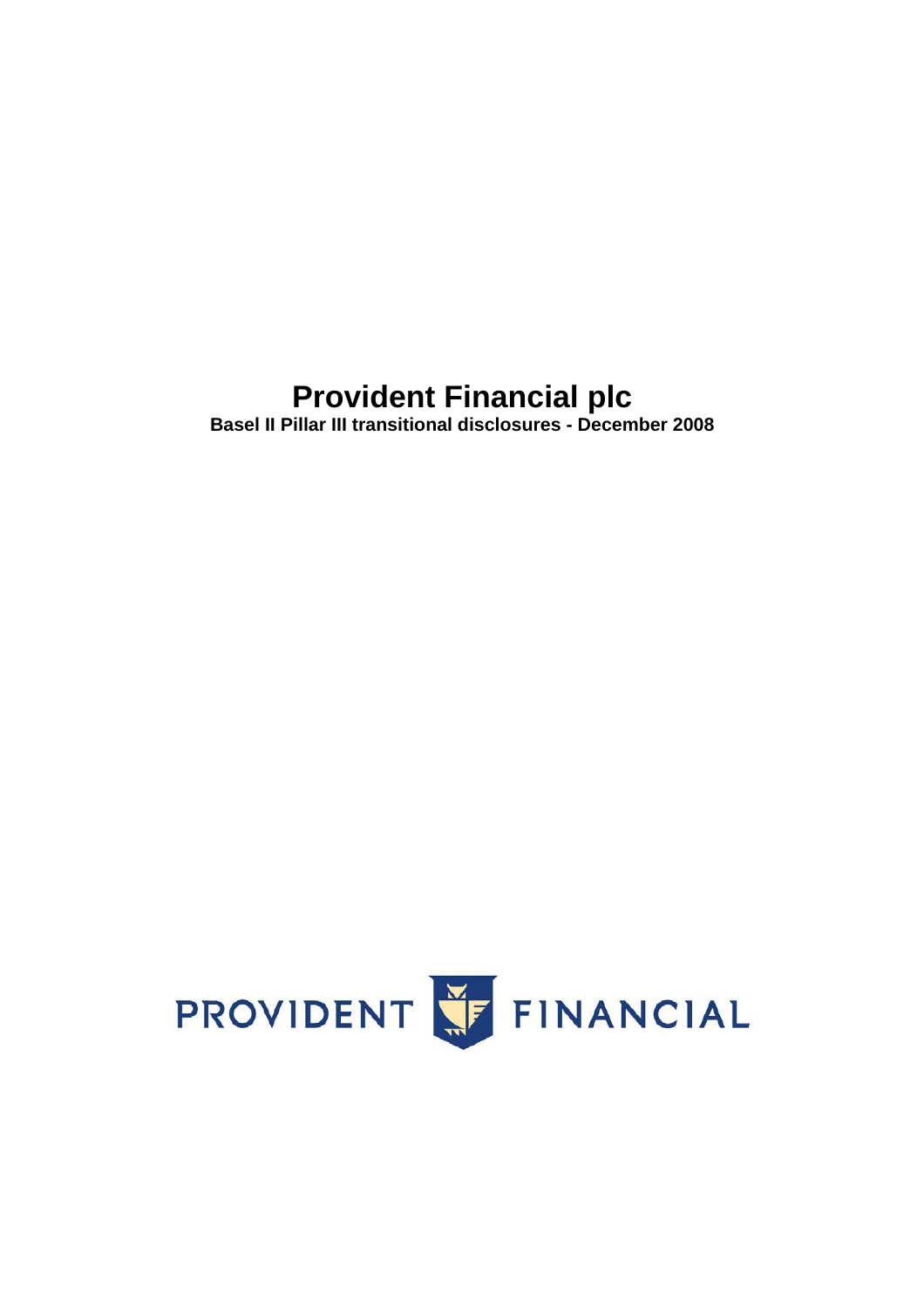## **Contents**

|    |                                            | <u>Page</u> |
|----|--------------------------------------------|-------------|
| 1. | Introduction                               | $1 - 2$     |
|    | 2. Risk management objectives and policies | $3 - 15$    |
|    | 3. Capital adequacy                        | $16 - 17$   |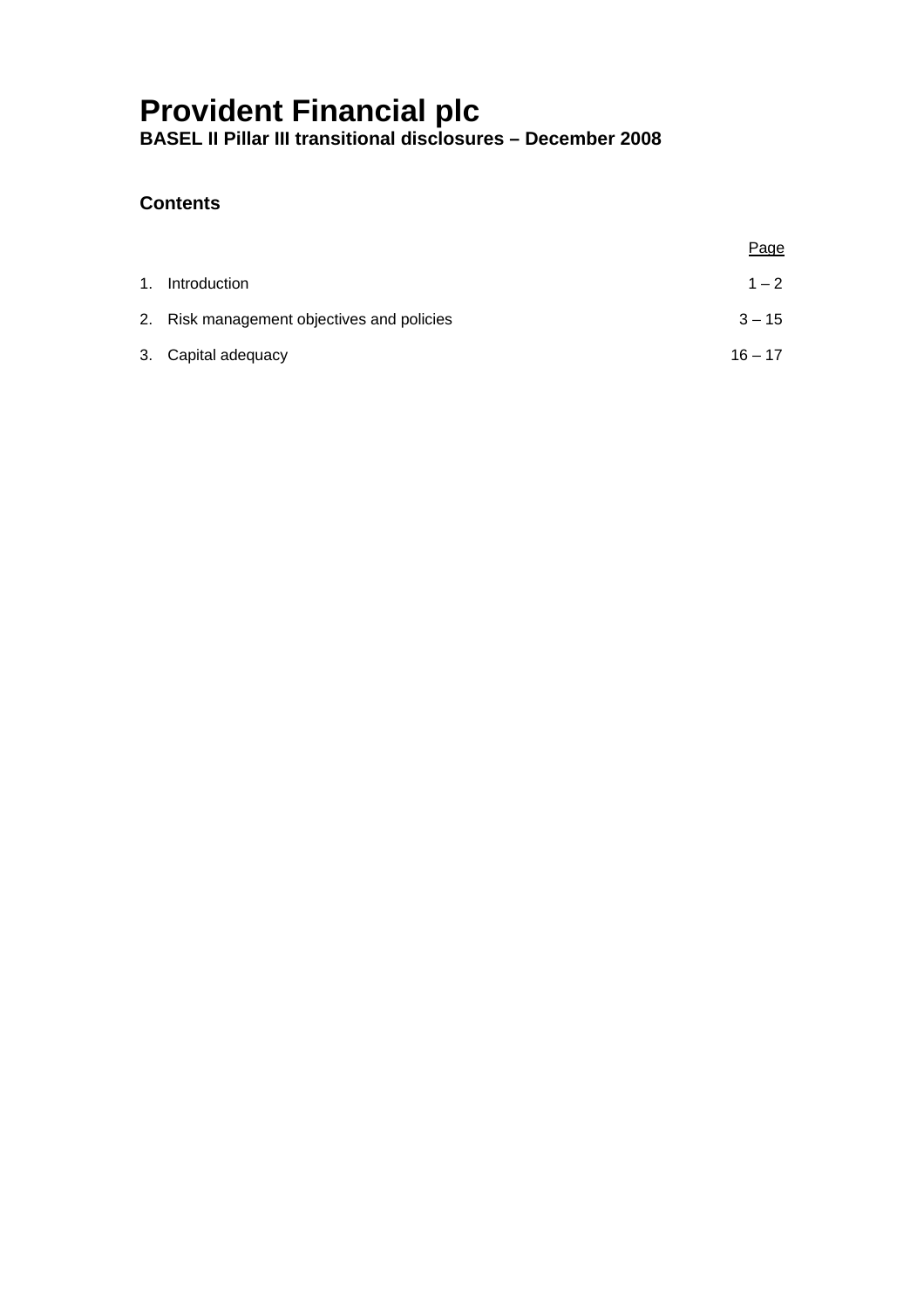## **1. Introduction**

## **1.1 Background**

Provident Financial plc comprises two principal trading operations:

- The Consumer Credit Division (CCD) providing home credit and unsecured direct repayment loans to the non-standard UK consumer credit market; and
- Vanquis Bank which provides credit cards to the non-standard UK consumer credit market.

As a result of operating a Visa branded credit card, Vanquis Bank holds a banking licence and is therefore regulated by the Financial Services Authority (FSA). In its supervisory role, the FSA sets requirements relating to capital adequacy, liquidity management and large exposures. Vanquis Bank does not currently take deposits.

CCD operates under a number of consumer credit licences granted by the Office of Fair Trading but is not regulated by the FSA. However, the Provident Financial group, incorporating both CCD and Vanquis Bank, is the subject of consolidated supervision by the FSA by virtue of Provident Financial plc being the parent company of Vanquis Bank. The FSA set requirements for the consolidated group in respect of capital adequacy and large exposures but not in respect of liquidity.

## **1.2 BASEL II**

The BASEL II regulatory framework is a revision to the existing BASEL I regulatory framework. The aim of BASEL II is to make regulatory capital requirements more risk sensitive and representative of risk management controls and procedures in place within firms.

The BASEL II framework has been implemented in the European Union via the Capital Requirements Directive (CRD). The group and Vanquis Bank adopted the CRD with effect from 1 January 2008. The CRD comprises three Pillars:

- Pillar I is the calculation of minimum regulatory capital requirements firms are required to keep for credit, market and operational risk.
- Pillar II requires an Internal Capital Adequacy Assessment Process (ICAAP) by firms to assess whether additional regulatory capital over and above Pillar I should be held based on the risks faced by a firm and the risk management processes in place. This is followed by a supervisory review process prior to the FSA setting firms their Individual Capital Guidance (ICG).
- Pillar III complements Pillars I and II and aims to encourage market discipline by developing a set of disclosure requirements which allows market participants to assess key pieces of information on a firm's capital, risk exposures and risk management processes.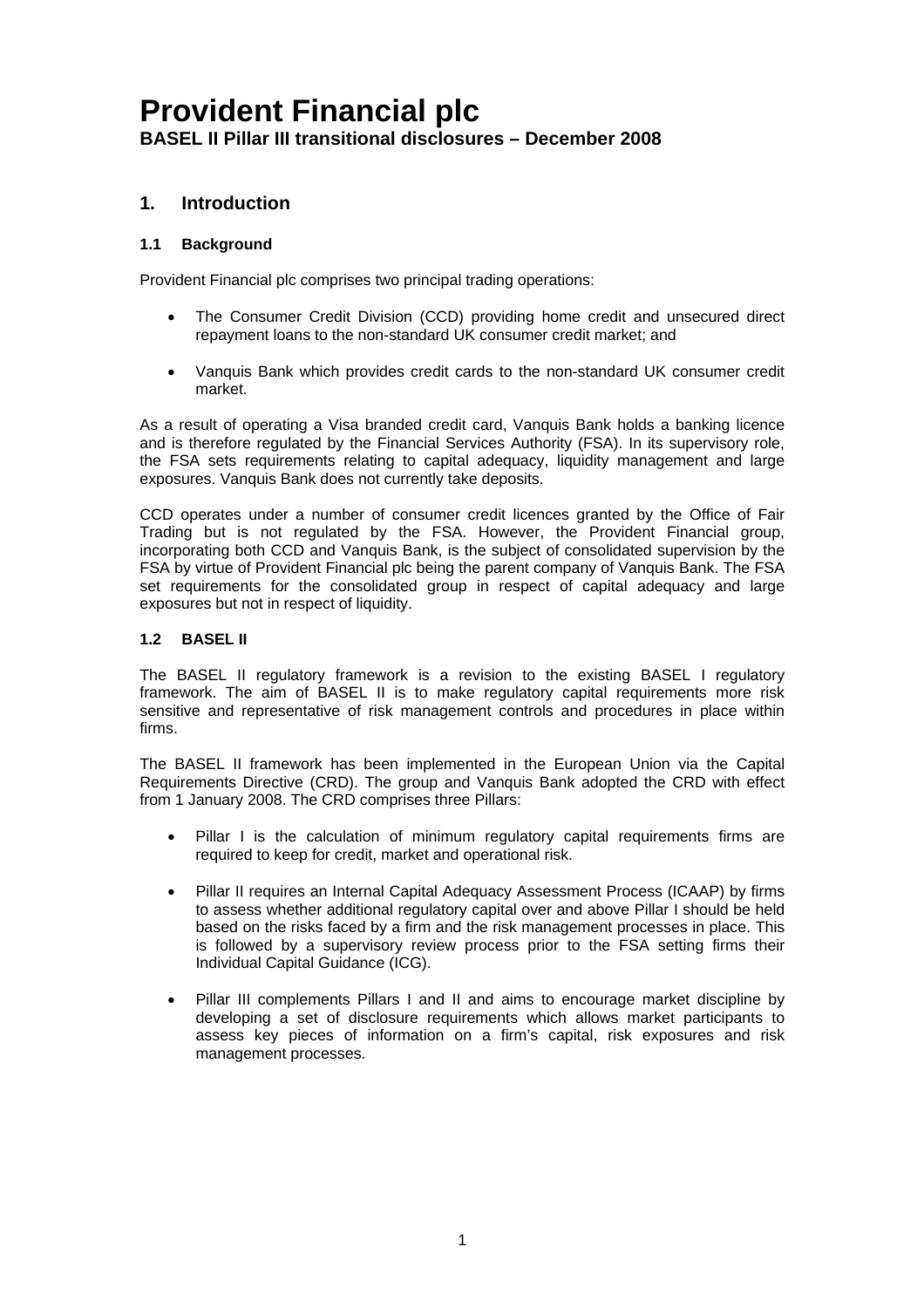## <span id="page-3-0"></span>**1. Introduction (continued)**

### **1.3 Basis of Pillar III transitional disclosures**

In the first year of adopting the CRD, firms are required to produce transitional Pillar III disclosures incorporating qualitative disclosures only. In subsequent years, both qualitative and quantitative disclosures are required. As the group has adopted the CRD in 2008, these Pillar III disclosures represent the transitional qualitative disclosures.

The Pillar III disclosures in this report have been prepared for the Provident Financial group, incorporating Vanquis Bank.

These disclosures meet the Pillar III qualitative disclosure requirements and comprise:

- A statement regarding the risk management objectives of the group:
- An overview of the group's internal control and risk management framework;
- An explanation of the key categories of risks faced by the group and how the risks are managed; and
- A description of the calculation of capital adequacy for the group under BASEL II and how regulatory capital is monitored within the group.

The Pillar III transitional disclosures were approved by the Board of Directors (the Board) for publication on 11 December 2008.

### **1.4 Pillar III disclosure policy**

#### **Frequency of disclosures**

The full Pillar III disclosures, incorporating both qualitative and quantitative information, will be made on an annual basis from 2009. All disclosures will be made using the group's year end date of 31 December and will be published by 30 April. More frequent disclosures will be made if there is a material change in the nature of the group's risk profile during a year.

The 2009 disclosures will be available by 30 April 2009 following production of the group's 2008 Annual report and Financial Statements.

## **Media and location of Pillar III disclosures**

The Pillar III disclosures will be published on the group's corporate website (www.providentfinancial.com).

#### **Board approval**

The group's Pillar III disclosure policies were approved by the Board on 19 June 2008.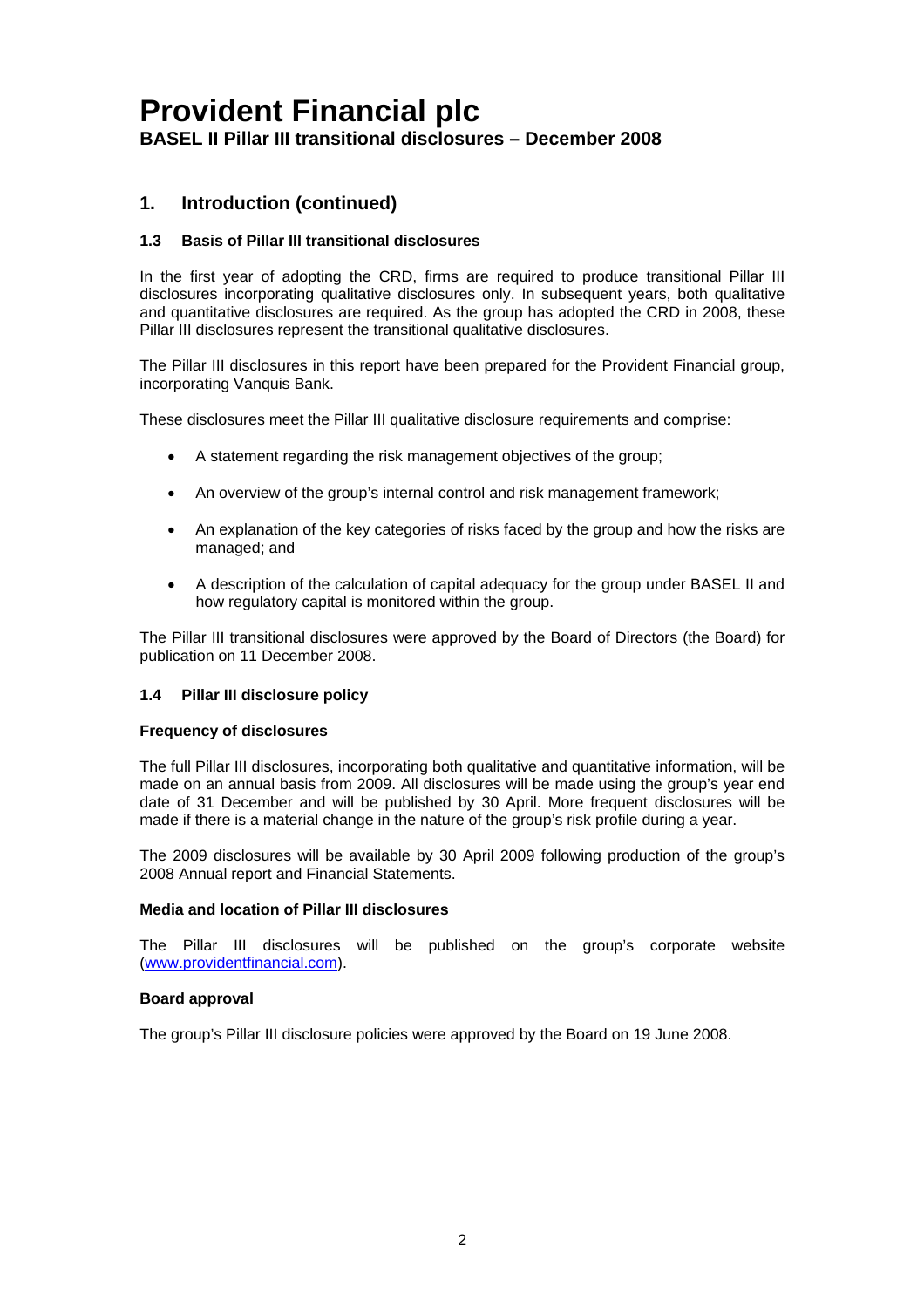## **2. Risk management objectives and policies**

#### **2.1 Risk management objectives**

The risk management objective of the Board is to maintain an effective internal control and risk management framework to prudently manage the risks that arise from the group's operations and maintain a sufficient level of regulatory capital in excess of the minimum regulatory capital requirement set by the FSA.

#### **2.2 ICAAP**

In accordance with the CRD, the group is required to produce an ICAAP on an annual basis or more frequently if there is a material change in the nature, trading status or risk profile of the group. The ICAAP allows the Board to assess whether the group's risk management objective is being met.

The key output of the ICAAP is a document which:

- • considers the adequacy of the group's internal control and risk management framework; and
- should be held to cover those risks. • assesses the risks faced by the group and, in light of the internal control and risk management framework in place, ascertains the level of regulatory capital that

The group's first ICAAP was approved by the Board and submitted to the FSA for review in September 2007 in order for the FSA to set the group's Individual Capital Guidance (ICG) under the CRD.

Since adoption of the CRD on 1 January 2008, the group has been monitoring its regulatory capital against an interim ICG set by the FSA prior to the FSA setting the final ICG.

The ICAAP has now been embedded into the group's risk management framework. In achieving this, the group's risk registers have been updated to ensure each of the group's risks is allocated into the FSA risk categories. In addition, estimates are made of the level of regulatory capital, if any, that should be held against each risk and then, after aggregating these amounts, this total is compared to the group's regulatory capital requirement as set by the FSA and the group's actual level of regulatory capital. On an annual basis, or more frequently if required, the group's ICAAP document is updated and approved by the Board.

Sections 2.3 and 2.4 of this report set out:

- the key features of the group's internal control and risk management framework that are assessed as part of the ICAAP; and
- the key risks faced by the group which are considered within the ICAAP to assess the overall level of regulatory capital required to be held by the group after taking account of the adequacy of the group's internal control and risk management framework.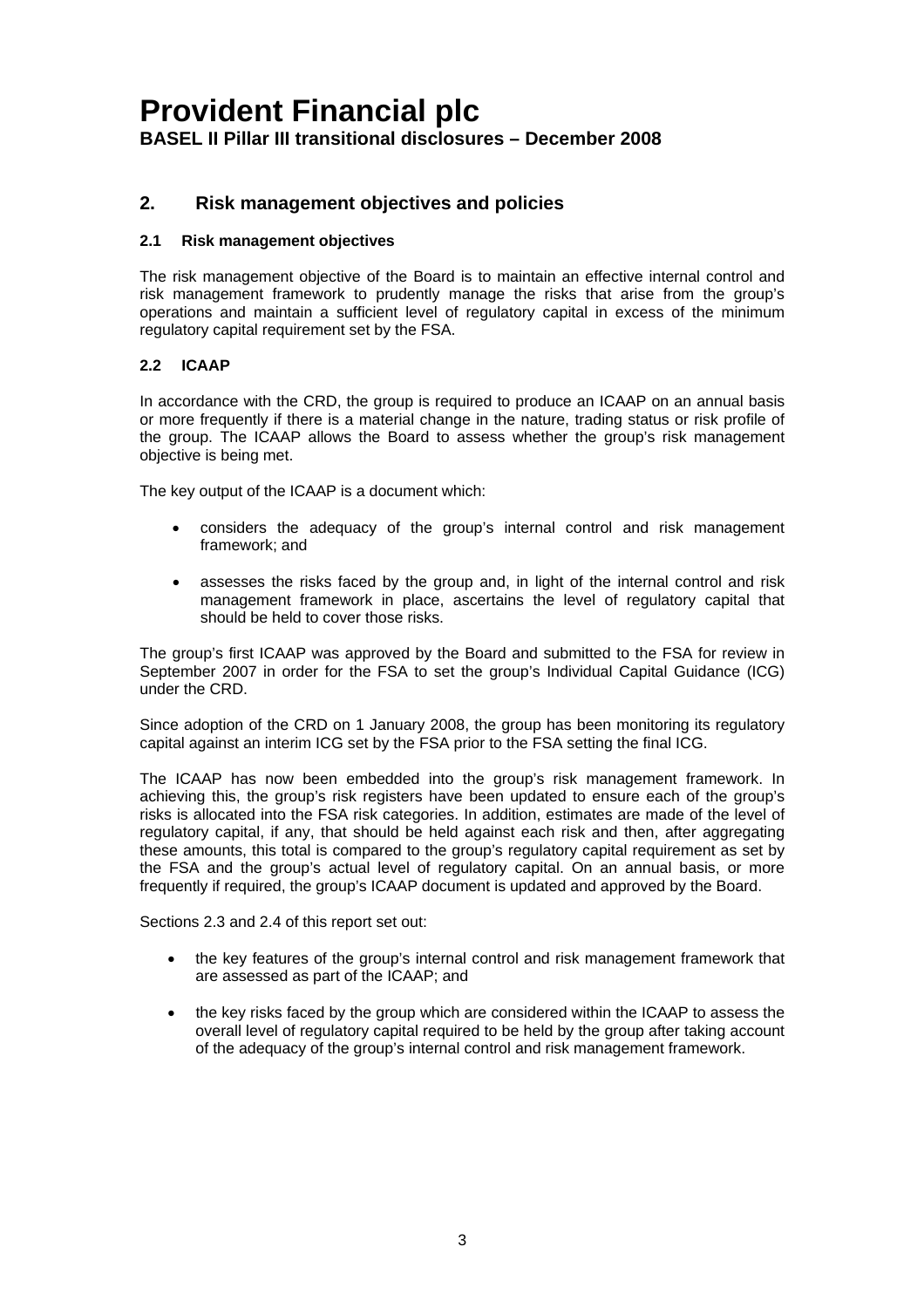## **2. Risk management objectives and policies (continued)**

## **2.3 Internal control and risk management framework**

The overall group internal control and risk management framework is the responsibility of the Board. Certain responsibilities in respect of internal control and risk management are delegated to various sub-committees who report directly to the Board. The Board and its committees are supported by various policies, procedures and reporting mechanisms as set out in the following chart:



The group's risk appetite is defined by the policies, controls and approval limits determined within the internal control and risk management framework. This ensures that the group has an effective system of internal control and risk management to manage the group prudently within its regulatory capital requirements and to mitigate the potential for material financial loss to the business. Taking each of the above control mechanisms in turn:

## **Board of Directors**

The Board is responsible for the group's overall system of internal control and for reviewing its effectiveness. The Board comprises three Executive Directors, three Non-Executive Directors and a Non-executive Chairman and normally meets eight times a year including an annual three day planning conference. The Board delegates authority to a number of formal subcommittees including the Audit Committee, the Risk Advisory Committee and the Executive **Committee.**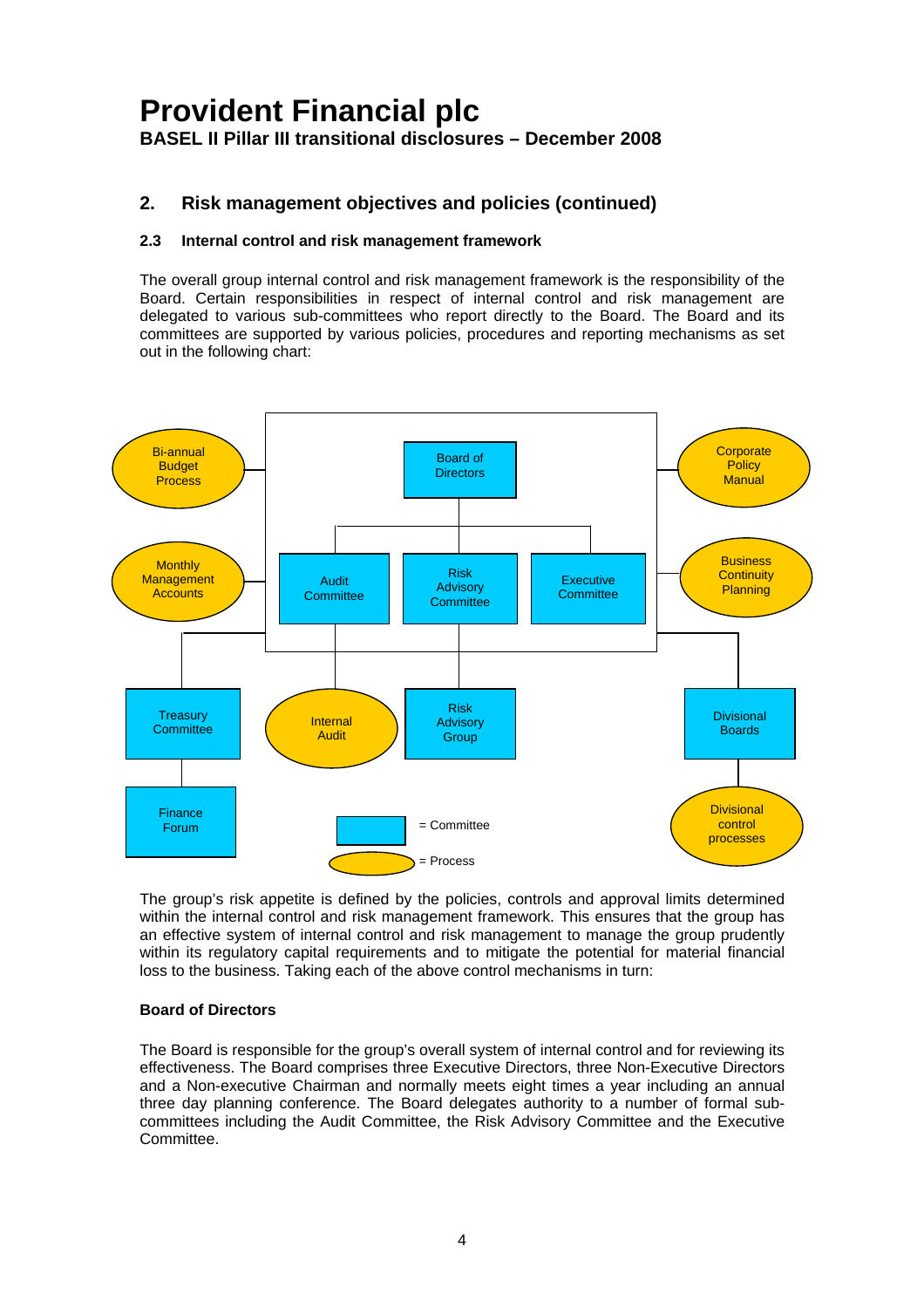## **2. Risk management objectives and policies (continued)**

## **Audit Committee**

The Audit Committee comprises the Non-Executive Directors. The Finance Director, Head of Audit & Risk, Group Financial Controller and the external audit partner from PricewaterhouseCoopers normally attend all meetings by invitation. The Audit Committee meets three times a year and is responsible for monitoring group-wide internal financial controls, appointment and appraisal of the external auditors, agreeing the internal audit plan each year, reviewing the reports produced by internal audit and reviewing the group's whistleblowing policy. The Audit Committee also reviews the financial statements, interim reports and preliminary announcements of the group including any significant accounting judgements made in preparing them.

### **Internal audit**

The group's internal audit function has historically been outsourced to Ernst & Young. With effect from 1 January 2009, the group's internal audit function will be undertaken by an inhouse team headed up by the Head of Audit & Risk.

An annual programme of work is established and approved by the Audit Committee which targets and reports on higher risk areas as identified by the group's key risk registers. Board and Audit Committee papers include a summary of the results and recommendations from each internal audit review and a follow-up of previously reported recommendations.

### **Risk Advisory Committee (RAC)**

The group's risk management framework is managed by the RAC on behalf of the Board. The RAC comprises the three Non-Executive Directors and the Finance Director. It keeps the group's risk registers under review, considers the most important risks facing the group and is responsible for approving the group's ICAAP prior to submission to the Board. The RAC meets twice a year and delegates a number of responsibilities to the Risk Advisory Group (RAG).

## **Risk Advisory Group (RAG)**

The RAG comprises the Executive Directors, the Company Secretary, the Head of Audit & Risk and the Group Financial Controller. The RAG formally meets twice a year and considers the extent and nature of the risks facing the group, the extent and categories of risk which are acceptable to bear, the likelihood of the risk materialising, the group's ability to mitigate any risk, and the costs of operating particular controls relative to the benefits obtained. It also reviews the risk registers prepared by the divisional Risk Committees twice a year, challenging and making changes where appropriate. In addition, it has primary responsibility for producing the ICAAP. It submits a schedule of key risks, divisional key risk registers and the ICAAP to the RAC for review and approval.

### **Executive Committee**

The Executive Committee comprises the three Executive Directors and is chaired by the Chief Executive. The committee normally meets at least once a week, and more frequently as required, and deals with matters relating to the general running of the group. These matters include monitoring the weekly performance of the group's businesses, approving capital expenditure projects and long term contracts subject to certain limits, approving treasury related transactions and annually reviewing corporate policies and accounting policies.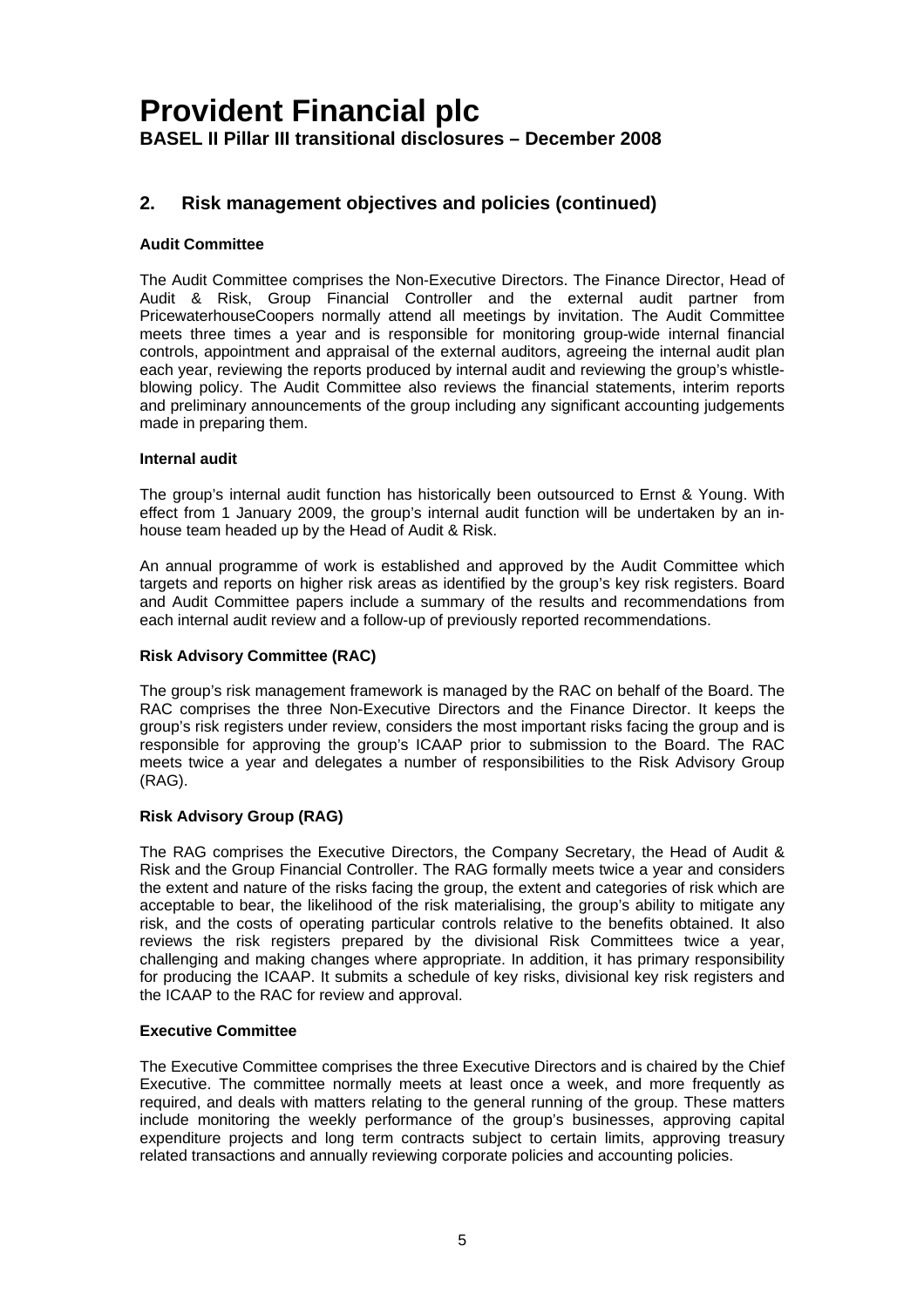## **2. Risk management objectives and policies (continued)**

## **Treasury Committee**

The Treasury Committee is chaired by the Finance Director and comprises the key heads of finance, treasury, tax and legal within the group. The Treasury Committee manages the treasury activities of the group and meets at least six times a year. The Treasury Committee is not a formal sub-committee of the Board but it regularly reports to the Board on compliance with treasury policies and other treasury matters. The Treasury Committee is also responsible for monitoring the group's capital adequacy and liquidity positions.

### **Finance Forum**

The Finance Forum is chaired by the Finance Director and comprises the key heads of finance, treasury, tax and legal within the group. The role of the Finance Forum is to monitor and discuss accounting and internal control issues, trading performance, tax and investor relations matters. The Finance Forum meets at least six times a year in conjunction with the Treasury Committee.

### **Divisional Boards**

 responsible for the day-to-day operations of their division. The divisional Boards have The group has two divisional Boards; CCD and Vanquis Bank. Each divisional Board is implemented various controls to mitigate the risks specific to their business.

#### **Divisional control processes**

The divisions have a number of important controls to manage risk.

### CCD

In addition to the control from the divisional Board and those group-wide controls set out above, the most significant divisional controls within CCD are as follows:

- • *Project Governance* A governance framework to oversee significant business projects undertaken by CCD.
- **Risk Committee** Responsible for the management and reporting of risk within CCD and for updating the divisional risk register on at least a quarterly basis.
- • *Credit Committee*  Implements credit policy and monitors credit performance.
- Field security A dedicated department involved in the detection of fraud in the field operations of CCD.
- Compliance function Responsible for assessing compliance with laws and regulations within CCD.
- Hierarchy of field structure Well-established hierarchical structure to manage and control the field workforce of CCD.

## Vanquis Bank

As a regulated entity with a banking license, Vanquis Bank replicates a number of the internal control and risk management processes typically only held at a group level in many organisations. In addition to the group-wide controls set out above, the most significant controls within Vanquis Bank are as follows: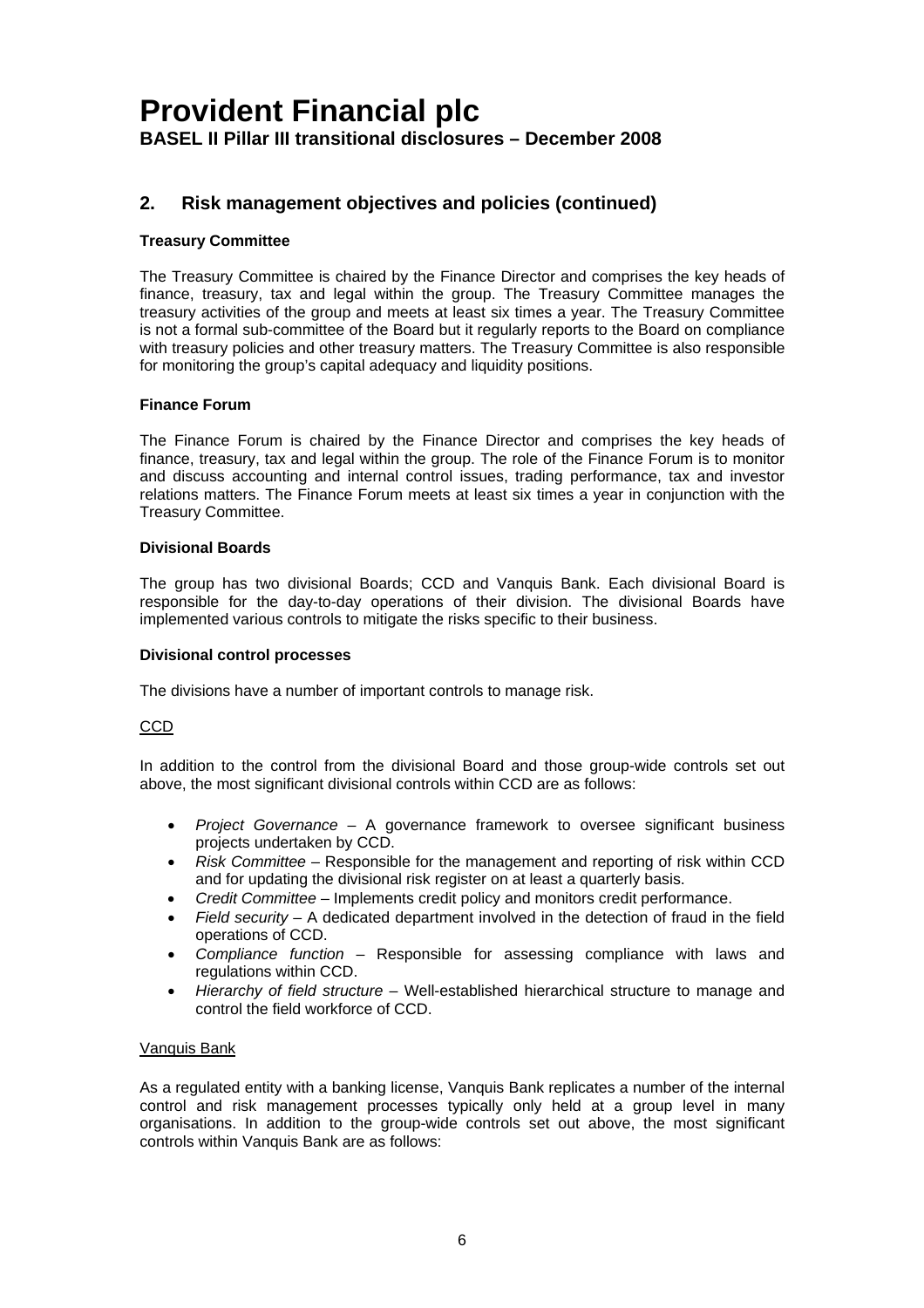## **2. Risk management objectives and policies (continued)**

- *Project Governance* An Executive sign-off committee to oversee project justification and execution.
- Audit Committee Separate from the group Audit Committee, the Vanquis Bank Audit Committee is chaired by an independent Non-Executive Director.
- • *Risk Committee* Responsible for the management and reporting of risk within Vanquis Bank and for updating the divisional risk register on at least a quarterly basis.
- Credit Committee Implements credit policy and monitors credit performance within Vanquis Bank.
- • *Risk identification and controls self assessment framework*  Ongoing self assessment of control effectiveness against identified risks facing each business area within Vanquis Bank.
- **TCF Committee** Responsible for embedding Treating Customers Fairly within Vanquis Bank.
- Compliance function Responsible for assessing compliance with laws and regulations within Vanquis Bank.
- • *In-house reviews*  A specific Vanquis Bank internal audit function which supplements the work of group internal audit.
- *Early warning bulletin* A pre-determined process to escalate potential business issues throughout Vanquis Bank.

### **Bi-annual budget process**

Each division produces a formal budget in November each year covering the current year outturn, the budget for the following year and the forecast for the four subsequent years. The budgets are fully aligned to the group's strategy. Each division presents its budget to the Executive Directors before the budgets are consolidated and submitted to the Board for approval at the December Board meeting. A formal budget update is performed in May of the following year which is again approved by the Board.

#### **Monthly management accounts**

Monthly management accounts are prepared comparing actual trading results by division to budget and the prior year. Capital adequacy, funding and economic trends are also reported monthly. A rolling forecast of the full year out-turn is produced as part of the management accounts pack. Management accounts are distributed to the Executive Directors and senior members of the management team on a monthly basis and are distributed to the Board for each Board meeting.

### **Corporate Policy Manual**

The group has a Corporate Policy Manual setting out authority levels within the group. The Corporate Policy Manual is distributed to each divisional Board and each divisional Board is required to confirm compliance with these policies annually and outline any areas of noncompliance during the year.

### **Business Continuity Planning**

Each division is responsible for preparing, maintaining and testing its own business continuity plans and ensuring that their plans are fit for purpose within the framework and strategy agreed by the RAG.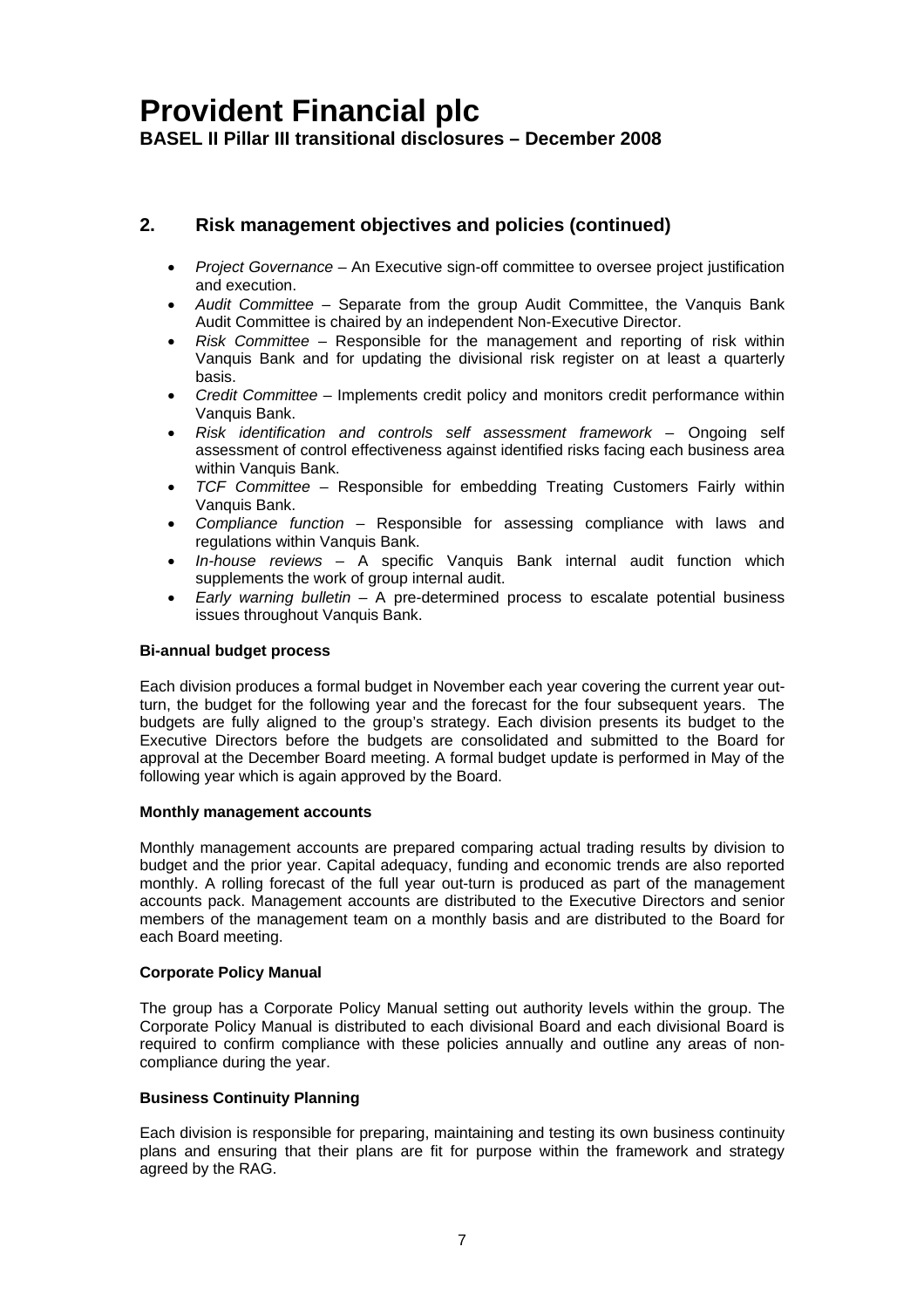## **2. Risk management objectives and policies (continued)**

## **2.4 Key risks faced by the group**

In the course of its business, the group is exposed to a wide range of risks. For the purposes of producing the ICAAP, the group's risks are categorised into the FSA's GENPRU 1.2.30 risk classes as follows:

Pillar I risks:

- credit risk;
- operational risk; and
- market risk.

Pillar II risks:

- tax risk;
- liquidity risk;
- interest rate risk;
- foreign exchange risk:
- business risk;
- reputational risk;
- regulatory risk;
- concentration risk; and
- pension risk.

The definition of these risks and the associated controls and procedures in place to mitigate the risks are as follows:

### **2.4.1 Credit risk**

Credit risk is the risk that the group will suffer loss in the event of a default by a customer or bank counterparty. A default occurs when the customer or bank fails to honour repayments as they fall due.

### **CCD**

CCD has two lending portfolios: Home Credit and Real Personal Finance (RPF).

Credit risk management for CCD is the responsibility of the CCD Credit Committee. The CCD Credit Committee comprises the CCD Board and the Head of Credit Management and is responsible for approving product criteria and pricing. All changes to lending policy must be approved by the CCD Credit Committee, which meets at least bi-monthly.

Credit Risk is managed using a combination of lending policy criteria, credit scoring (including behavioural scoring), policy rules, individual lending approval limits, central underwriting, and a home visit to make a decision on applications for credit.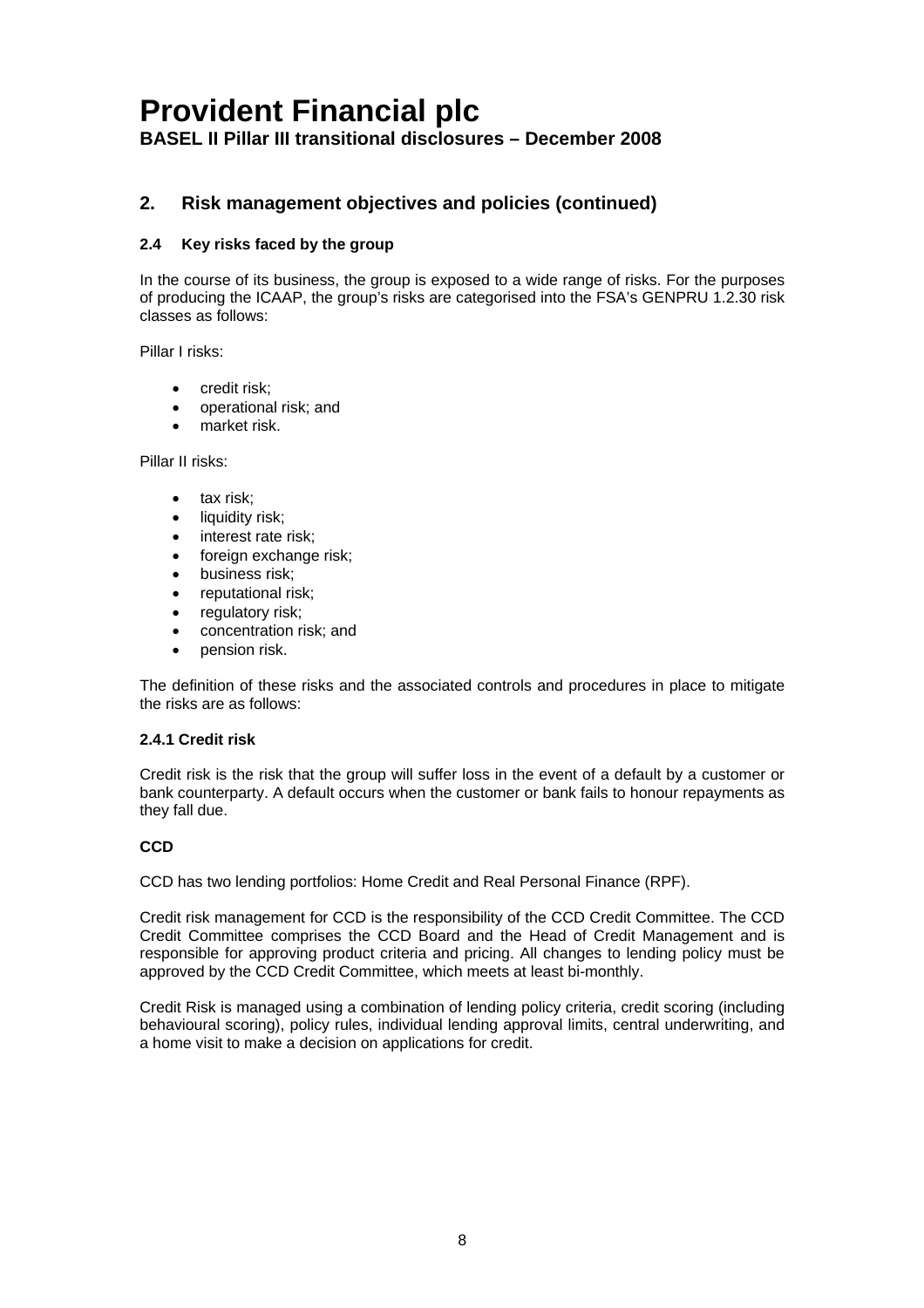## **2. Risk management objectives and policies (continued)**

The Home Credit business is uniquely placed to manage impairment through challenging economic conditions. The loans offered by Home Credit are short-term, typically a contractual period of around a year, with an average value of less than £500. The loans are underwritten in the home by an agent with emphasis placed on any previous lending experience with the customer and the Home Credit agent's assessment of the credit risk based on a completed application form and the home visit. Once a loan has been made, the agent visits the customer weekly to collect the weekly payment. The agent is well placed to identify signs of strain on a customer's income and can moderate lending accordingly. Equally, the regular contact and professional relationship that the agent has with the customer allows them to manage customers' repayments effectively even when the household budget is tight. This can be in the form of taking part payments, allowing missed payments or restructuring the debt in order to maximise cash collections.

Importantly, agents are remunerated for what they collect and not what they lend so their primary focus is on ensuring loans are affordable at the point of issue and then on collecting cash. Affordability is reassessed by the agent each time an existing customer is re-served, or not as the case may be. This normally takes place within twelve months of the previous loan because of the short-term nature of the product.

 home visit. Average loans sizes are typically £1,800 repayable monthly via direct debit over a Like Home Credit, the underwriting of loans within RPF is performed in the home by a Personal Finance Manager. The emphasis is placed on employment and residential history, credit bureau reports, bank statements, salary slips, disposable income calculations, and the two year period.

Behavioural scoring is used in Home Credit to support further lending decisions. An assessment of the credit risk of the customer is determined, based on the performance of the customer over the past 30 weeks. This risk assessment is used to set a lending limit for each customer (which could be zero). The Home Credit agent will combine their knowledge of the customer with the information from the behavioural scoring system.

Arrears management within both Home Credit and RPF is a combination of central letters, central telephony, and field activity undertaken by field management. This will often involve a home visit to discuss the customer's reasons for non-payment and to agree a resolution.

Comprehensive weekly and monthly monitoring is undertaken by two departments: Credit Management and Portfolio Analysis & Forecasting. Monitoring occurs at both the product portfolio level and at field management level. Any significant departures from expected performance, together with the reason for departure, are reported to the CCD Credit Committee for it to take the appropriate action.

### **Vanquis Bank**

Oversight of Vanquis Bank credit risk is managed by the Vanquis Bank Credit Committee. The Vanquis Bank Credit Committee comprises the Managing Director, Commercial Director and the Directors of Finance, Credit and Operations and meets at least quarterly. The Committee manages all credit risks of Vanquis Bank, specifically to ensure that the approach to lending is within sound risk and financial parameters and that key metrics are reviewed to ensure compliance to policy.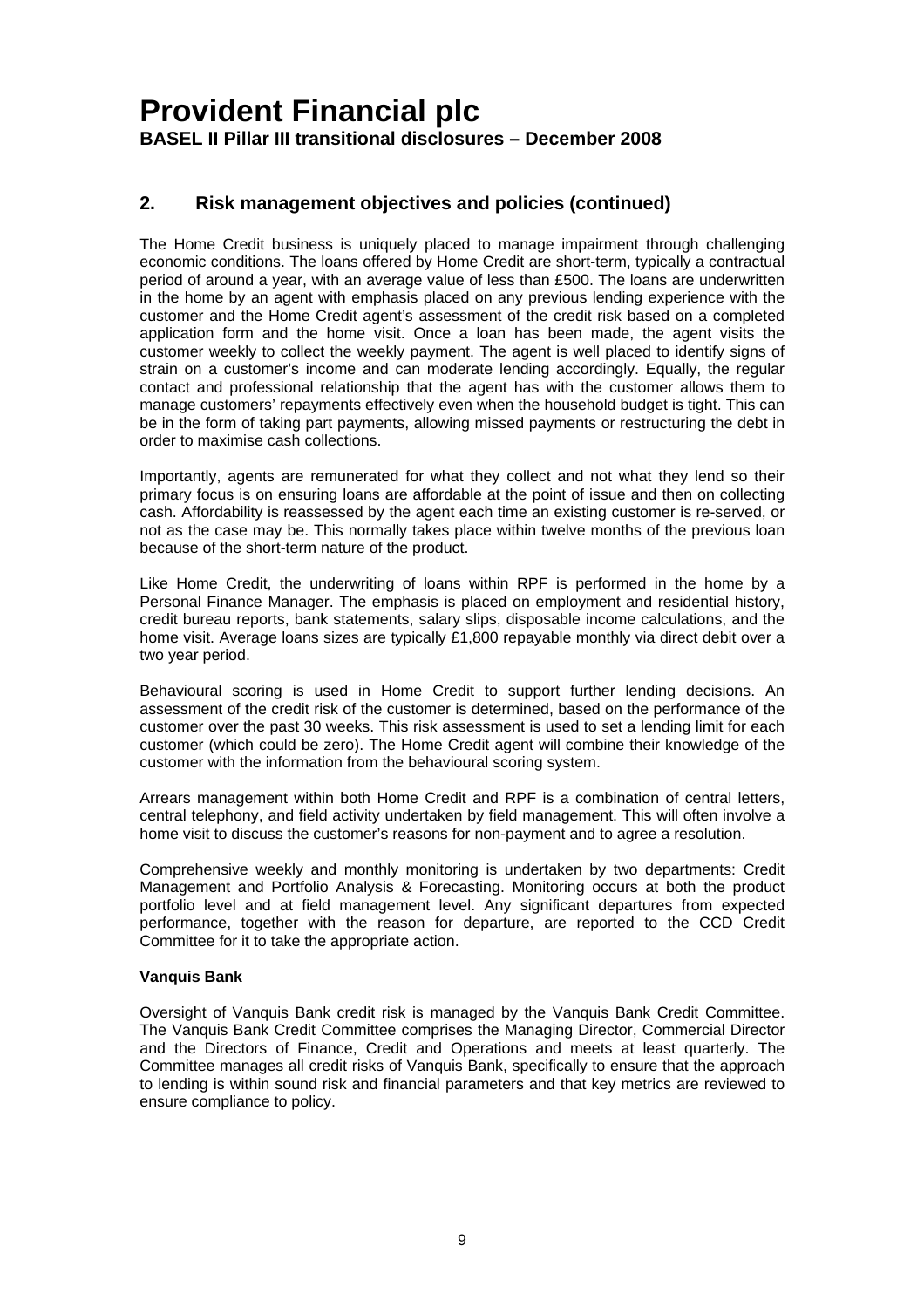## **2. Risk management objectives and policies (continued)**

A customer's risk profile and credit line is evaluated at the point of application and at various times during the agreement. Credit lines can go up as well as down according to the point in time risk assessment. Initial credit limits are low, typically £250.

Vanquis Bank has developed a set of scorecards and policy rules to assess an individual's default risk and their ability to manage a specific credit line. The scorecards have been developed using actual payment performance history of customers, and are a reflection of the applicant's likely default risk.

For applications from new customers, the scorecards incorporate data from the applicant, such as income and employment, and data from external credit bureaus. The credit bureau reports a history of the applicant's payment performance with other lenders' credit products. This data is combined to provide an overall assessment of risk.

For existing customers, the scorecards also incorporate data on actual payment performance and product utilisation with Vanquis Bank and take data from an external credit bureau each month to refresh customers' payment performance position with other lenders. As a result, the customer's latest performance across all their UK lending is incorporated into credit line management decisions each month.

Arrears management is a combination of central letters, inbound and outbound telephony and outsourced Debt Collection Agency activities. Vanquis Bank attempts to make contact with the customer to discuss the reasons for non-payment and specific strategies are employed to support the customer in recovering to a good standing.

Comprehensive daily and monthly monitoring of portfolio KPIs is undertaken. Any significant departures from expected performance, together with the reason for departure, are reported to the divisional Board and the Vanquis Bank Credit Committee to take the appropriate action.

### **Bank counterparties**

Counterparty credit risk arises as a result of cash deposits placed with banks and the use of derivative financial instruments with banks and other financial institutions which are used to hedge interest rate risk (see also 2.4.6) and foreign exchange risk (see also 2.4.7).

Counterparty credit risk is managed by the group's Treasury Committee and is governed by a Board approved counterparty policy which ensures that the group's cash deposits and derivative financial instruments are only made with high quality counterparties with the level of permitted exposure to a counterparty firmly linked to the strength of its credit rating. In addition, there is a maximum exposure limit for all institutions, regardless of credit rating. This is linked to the group's regulatory capital base and is in line with the group's regulatory reporting requirements on large exposures to the FSA.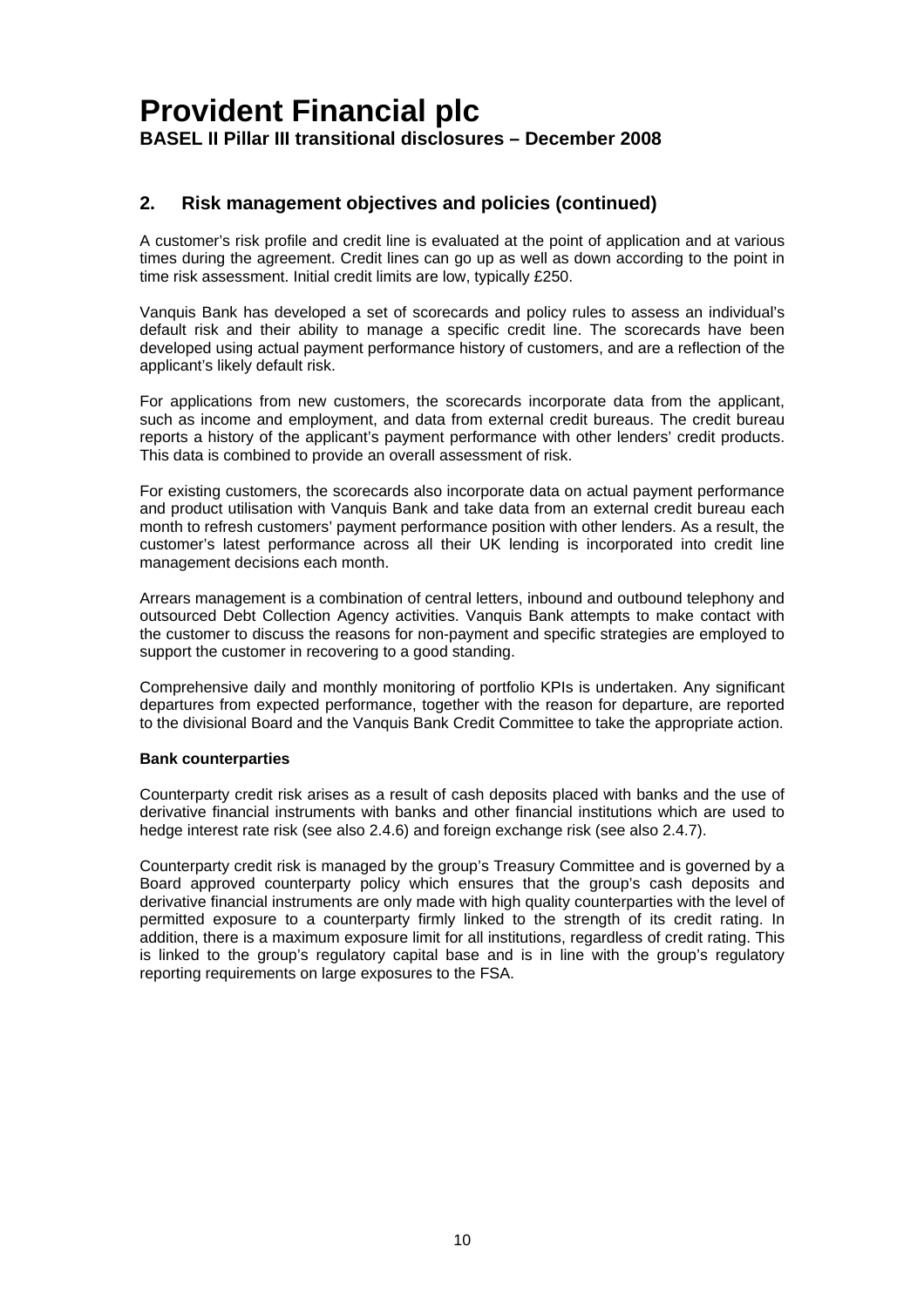## **2. Risk management objectives and policies (continued)**

### **2.4.2 Operational risk**

Operational risk is the risk of loss resulting from inadequate or failed internal processes, people and systems.

The group manages operational risk as part of the risk management process which is overseen by the RAC. Each division has the responsibility for putting in place appropriate controls to mitigate operational and other risks. Both CCD and Vanquis Bank operate their own risk functions whose responsibility it is to monitor operational risks at a divisional level, monitor the controls in place to mitigate those risks and determine the likelihood, value and impact of the risks. Regular reporting of all risks, including operational risk, is presented to the divisional boards at least quarterly and to the RAG on a twice yearly basis by means of updated risk registers.

The principal operational risks and the key controls in place to mitigate those risks are as follows:

**IT systems** - Like any other financial services organisation, the group's divisions rely on the effective and efficient use of IT systems. IT is managed on a divisional basis by experienced management teams with the use of third party contractors and consultants where necessary.

The group has disaster recovery procedures and policies in place which are designed to allow the group to continue trading in the event of such a disaster. These policies and procedures are tested on a regular basis.

Significant changes to IT systems are managed by dedicated project teams in each division. This ensures that specialist resource is utilised to plan, test and deliver new systems enabling other resources to continue with business as usual activities.

- **Health and safety** The health and safety of employees and agents is a key concern for the group. As a result, the group invests a considerable amount of time ensuring both staff and agents are safety conscious.
- **Fraud** The group can be the subject of fraud by customers, employees and agents. Both CCD and Vanquis Bank operate specific departments to identify, investigate and report on fraudulent activity. Fraud reports are presented to the divisional boards and the group Audit Committee.
- **Recruiting and retaining highly skilled management and staff The group is** dependant on the Executive Directors and the senior management team to deliver the group's strategy. The group maintains effective recruitment, retention and succession planning strategies and monitors remuneration and incentive structures to ensure that they are appropriate and competitive. The group also ensures that there are training and development opportunities and effective staff communication throughout the business.

In addition to the above mitigating controls, the group also maintains a range of insurance policies to cover eventualities such as business interruption, loss of IT systems and crime.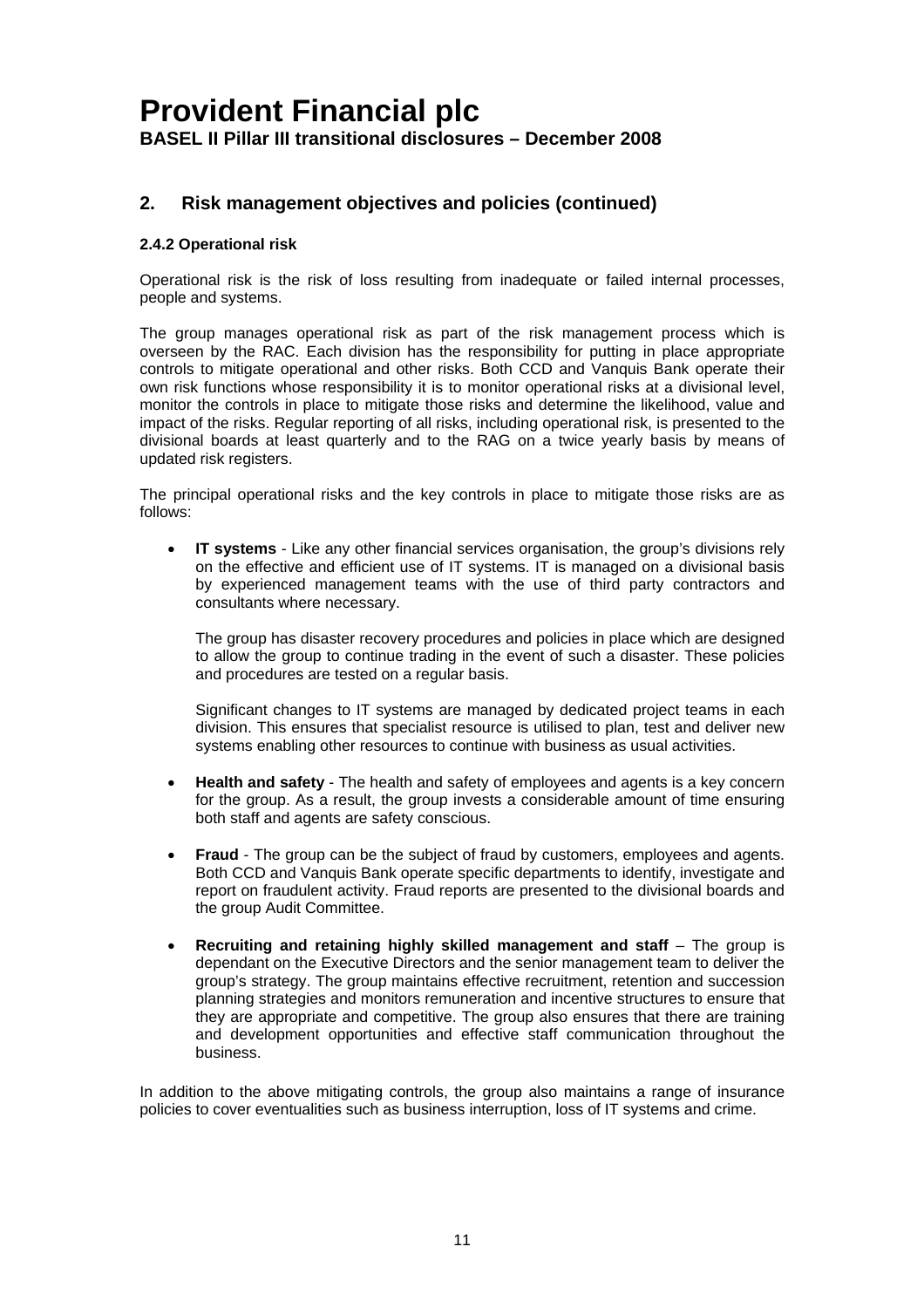## **2. Risk management objectives and policies (continued)**

### **2.4.3 Market risk**

Market risk under Pillar I is the risk of loss due to adverse market movements caused by active trading positions taken in interest rates, foreign exchange markets, bonds and equities.

The group is not authorised to undertake position taking or trading books of this type and therefore does not do so. Accordingly, the group is not subject to market risk under Pillar I.

The market risk associated with interest rate risk on the group's borrowings and foreign exchange risk within the group's operations is assessed within Pillar II and is discussed further in sections 2.4.6 and 2.4.7 respectively.

### **2.4.4 Tax risk**

Tax risk is the risk of loss arising from changes in tax legislation or practice.

The group's overall tax risks are managed by an experienced in-house tax team who are responsible for managing the group's tax affairs. In addition, advice from external professional advisors is sought for all material transactions and, where possible, tax treatments are agreed in advance with any relevant authorities.

### **2.4.5 Liquidity risk**

Liquidity risk is the risk that the group will have insufficient liquid resources available to fulfil its operational plans and/or meet it financial obligations as they fall due.

Liquidity risk is managed daily by the group's centralised treasury department through monitoring of expected cash flows in accordance with a Board approved group funding and liquidity policy. This process is monitored regularly by the Treasury Committee.

The group's funding and liquidity policy is designed to ensure that the group is able to continue to fund the growth of the business through its existing borrowing facilities. The group therefore maintains committed borrowing facilities in excess of expected borrowing requirements to ensure a significant and continuing headroom above forecast requirements at all times for at least the following 12 months. In determining the forecast borrowing requirement, attention is paid to the currently undrawn credit lines granted by Vanquis Bank.

The group is less exposed than mainstream lenders to liquidity risk as the loans issued by the Home Credit business, the group's largest business, are of a short-term duration (typically of around one year) whereas the group's borrowing facilities typically extend over a number of years.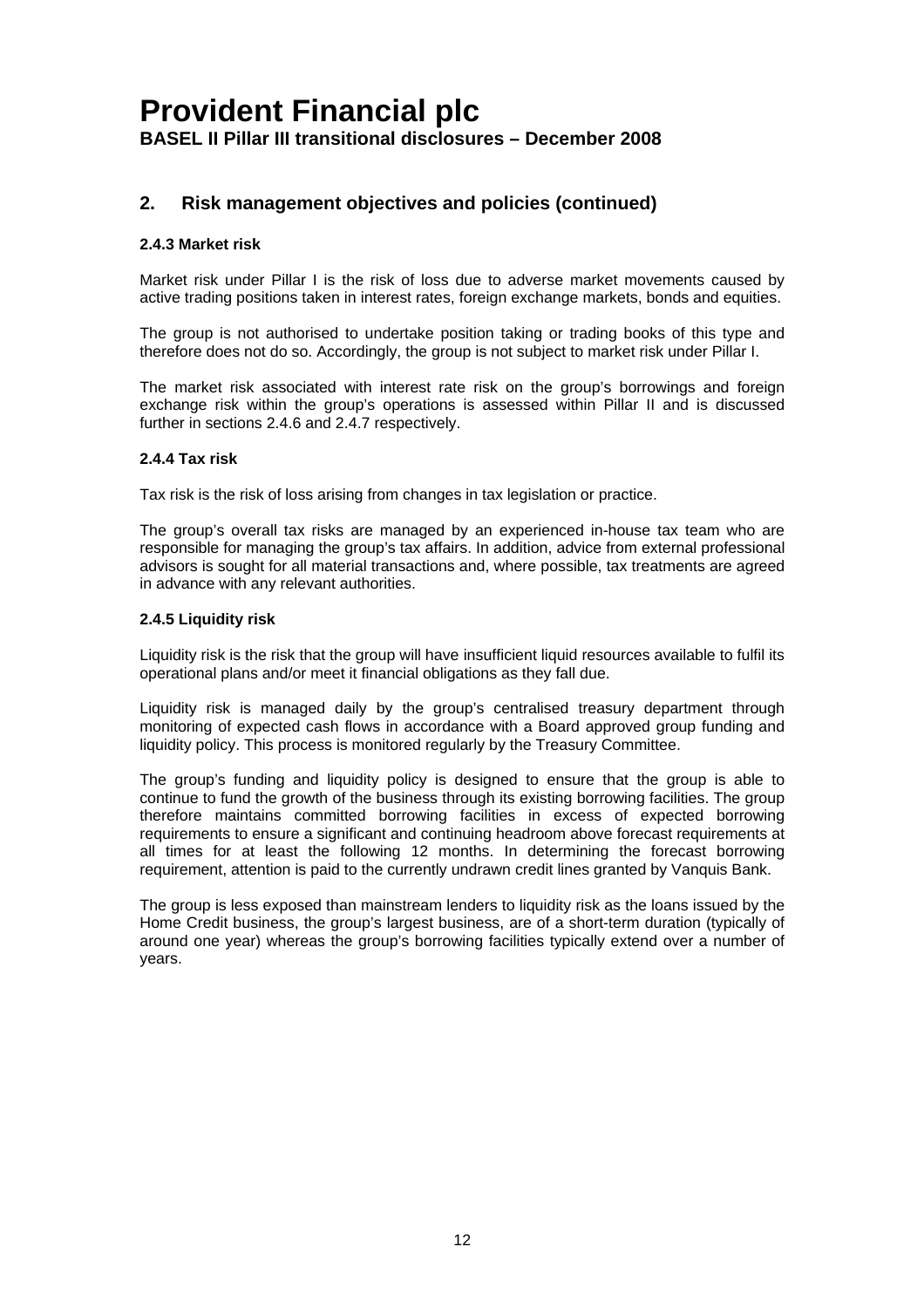## **2. Risk management objectives and policies (continued)**

#### **2.4.6 Interest rate risk**

Interest rate risk is the risk that a change in external interest rates leads to an increase in the group's cost of borrowing.

The group's interest cost is a relatively small part of the group's cost base, representing only 7.5% of total costs in the year ended 31 December 2007.

The group's exposure to movements in interest rates is monitored by the Treasury Committee and is governed by a Board approved interest rate hedging policy, which forms part of the group's treasury policies.

The group seeks to limit the net exposure to changes in sterling interest rates. This is achieved through a combination of issuing fixed rate debt and by the use of derivative financial instruments such as interest rate swaps.

#### **2.4.7 Foreign exchange risk**

Foreign exchange risk is the risk that a change in foreign currency exchange rates leads to a reduction in profits or equity.

The group's exposure to movements in foreign exchange rates is monitored by the Treasury Committee and is governed by a Board approved currency risk management policy which forms part of the group's treasury policies.

The group's exposures to foreign exchange risk arise solely from (i) the issuance of US dollar loan notes, which are fully hedged into Sterling through the use of cross-currency swaps, and (ii) the Home Credit operations in the Republic of Ireland, which are hedged by matching euro denominated net assets with euro denominated borrowings as closely as possible.

#### **2.4.8 Business risk**

Business risk is the risk of loss arising from the failure of the group's strategy or management actions over the planning horizon.

The group has developed a clear strategy to grow the business by focusing on being the leading lender to the c.10 million people in the UK who make up the non-standard market. To deliver the strategy the group aims to grow its existing businesses in a controlled manner by developing new distribution channels; developing or acquiring new products and services to meet the changing needs of customers; and enhancing business processes to ensure that the group remains efficient and competitive.

The business risk associated with failure to deliver the group strategy is mitigated by a number of actions:

- The Board has an annual off-site planning conference to discuss strategy, performance and business opportunities.
- There is a dedicated Director of Corporate Strategy whose role is to develop corporate strategy, identify strategic opportunities and monitor the strategy and performance of direct, indirect and potential competitors and partners.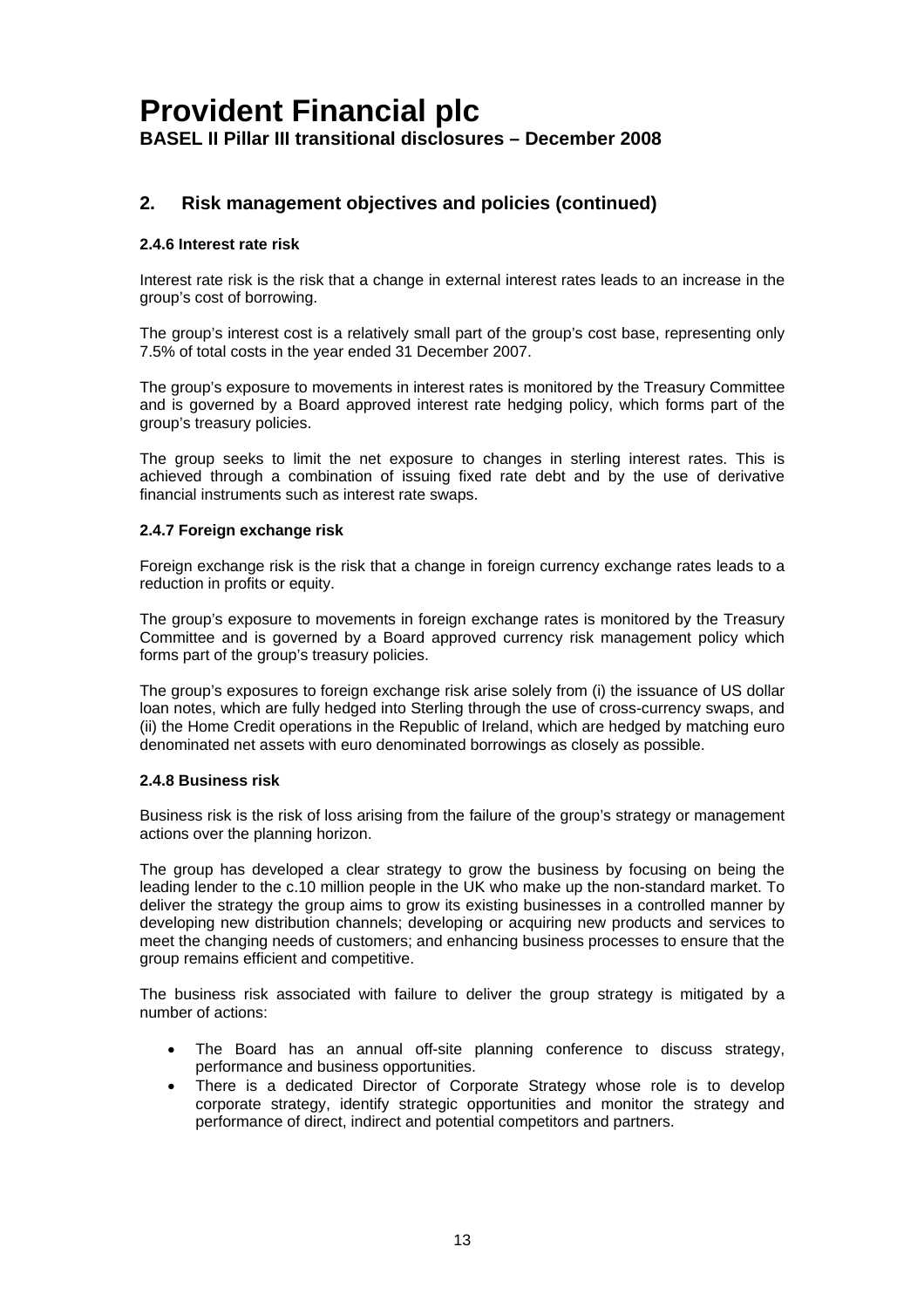## **2. Risk management objectives and policies (continued)**

- New products or processes are supported by a detailed business plan and are thoroughly tested and assessed prior to formal roll-out.
- Robust customer surveys performed by third parties are used regularly to assess customer demographics, attitudes and needs.
- There is wide ranging monitoring of competitor product offers, pricing levels and strategic and operational actions.
- There is a robust programme management function and process that oversees and controls major change efforts in the business to ensure that they align with strategic priorities.
- A thorough management accounts and budgeting process is in place to monitor actual performance against targets, including strategic and operational reporting.

### **2.4.9 Reputational risk**

Reputational risk is the risk that an event or circumstance could adversely impact on the group's reputation including adverse publicity from the activities of legislators, pressure groups and the media.

Reputational risk is managed in a number of ways. At both group and a divisional level there are dedicated teams and established procedures for dealing with media issues. In addition, a pro-active communication programme to foster a better understanding of the group's products is co-ordinated at group level and is targeted at key opinion formers.

Both divisions regularly conduct customer satisfaction surveys to ensure that customer's needs are being met and that customers are satisfied with the service they are receiving. Customer satisfaction in both CCD and Vanquis Bank is very high. Continued investment in a group co-ordinated community programme helps to foster good relations with customers and the areas in which they live.

### **2.4.10 Regulatory risk**

Regulatory risk is the risk of loss arising from a breach of existing regulation or regulatory changes in the markets within which the group operates.

The group's operations are subject to various forms of regulation in the UK and Republic of Ireland. These regulations are subject to continual modification which could adversely affect the group's operations if they are not effectively anticipated and responded to. Changes to legislation could include the introduction of interest rate caps, changes to regulations on doorstep lending, more stringent consumer credit legislation or changes in the employment status of CCD's self-employed agents.

In order to effectively manage the risk associated with changing regulation, the group has a central in-house legal team which ensures that the group's operations are compliant with current legislation and effectively manages the implementation of future changes to legislation. Expert third party legal advice is taken where necessary. In addition, the board and senior level management maintain a constructive level of dialogue with the regulators to ensure that the group's business is fully understood.

The group's in-house tax team together with the CCD human resources function work closely with external advisors to ensure that the self-employed status of agents is maintained.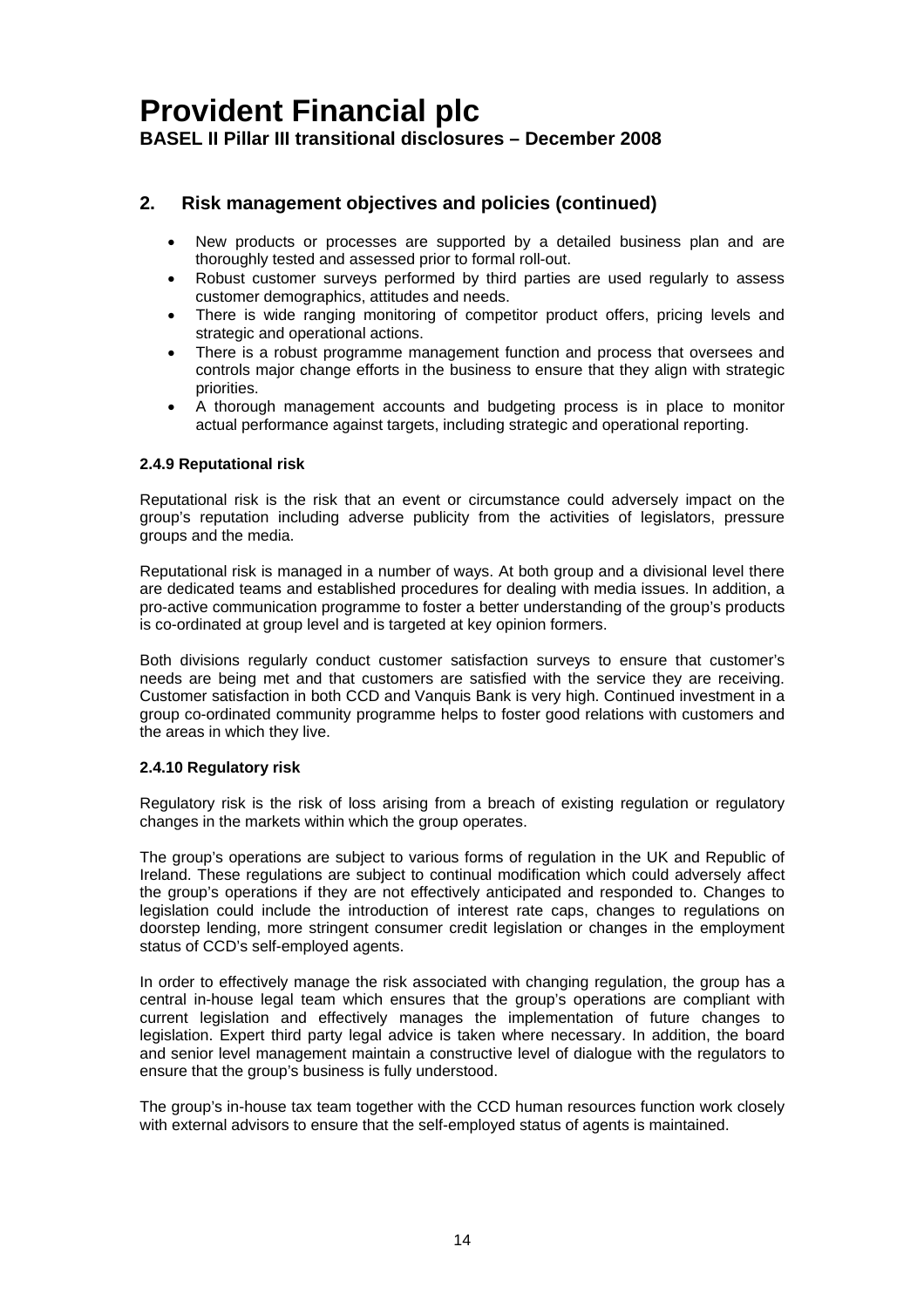## <span id="page-16-0"></span>**2. Risk management objectives and policies (continued)**

## **2.4.11 Concentration risk**

Concentration risk is the risk arising from the lack of diversification in the group's business either geographical, demographic or by product.

The group's operations are concentrated wholly in the UK and Republic of Ireland in the nonstandard consumer credit market which may indicate concentration risk. However, the group's customer base is well diversified throughout the UK and the Republic of Ireland and is not concentrated in a particular region. In addition, the group offers a number of different products within CCD in addition to the Vanguis Bank credit card to ensure that there is not an over reliance on a particular product. The introduction of RPF into the unsecured direct repayment loans market further diversifies the group's product range.

### **2.4.12 Pension risk**

Pension risk is the risk that there may be insufficient assets to meet the liabilities of the group's defined benefit pension scheme.

The group operates a defined benefit pension scheme based on final salary. There is a risk that the liabilities within the scheme materially exceed the assets in the scheme due to changes in corporate bond yields, inflation, equity and bond returns and mortality rates.

In order to mitigate the pension risk, the defined benefit pension scheme was substantially closed to new members joining the group after 1 January 2003. All new employees joining the group after 1 January 2003 are invited to join a stakeholder pension plan into which the group typically contributes 8% of members' pensionable earnings, provided the employee contributes a minimum of 6%. The group has no investment or mortality risk in respect of the stakeholder pension plan. In addition, during 2006, new pension arrangements were incorporated into the group's defined benefit scheme which gave active members the choice of (i) paying higher contributions into the scheme and retaining final salary benefits or (ii) paying reduced contributions and joining the 'cash balance' section of the scheme. The aim of the new arrangements is to reduce the group's exposure to improving mortality rates. The scheme's investment strategy is to maintain a balance of assets between equities and bonds in order to reduce the risk of volatility in investment returns.

As at 30 June 2008 the group had a pension asset, calculated in accordance with IAS 19 'Employee Benefits', of £57.9m on its balance sheet. Given the existence of this net pension asset, the risk of significant deficits arising in the schemes is lower than it has been in previous years. The group, in conjunction with its advisors, continues to monitor investment strategy carefully.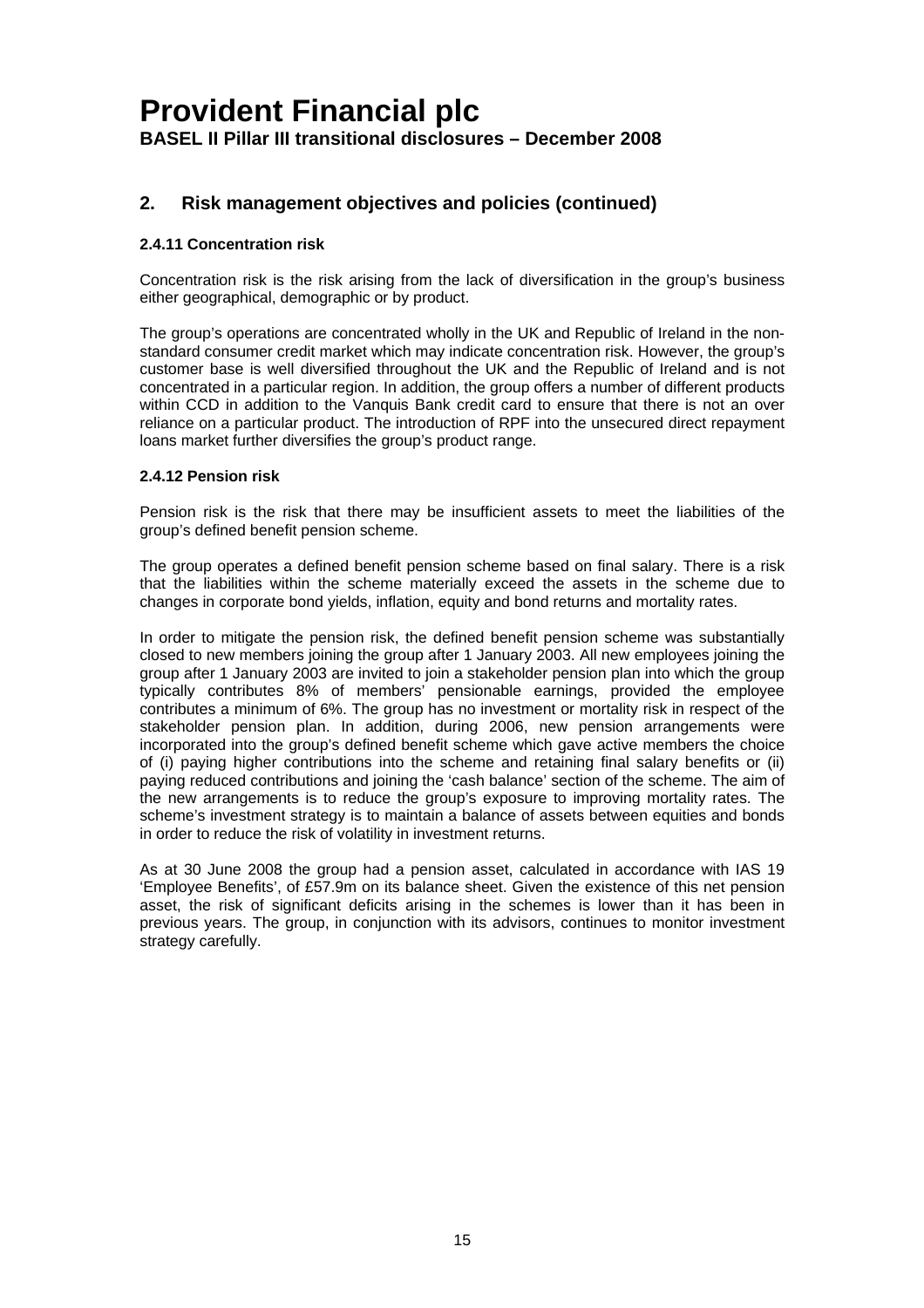## **3. Capital adequacy**

## **3.1 Controls**

interim ICG set by the FSA. As set out on page 3, the group's is currently assessing its regulatory capital against an

The group prudently manages its regulatory capital to ensure that it is always maintained at a sufficient level in excess of the ICG set by the FSA. The key controls in achieving this objective are:

- Monitoring the level of regulatory capital against the ICG on a monthly basis as part of the group management accounts;
- Producing a rolling forecast, as part of the management accounts, projecting regulatory capital against the ICG for the remainder of the financial year;
- As part of the budget and budget update process, forecasting regulatory capital for the following five years and comparing this to the group's ICG;
- Assessing the impact that strategic projects could have upon regulatory capital;
- Submitting regulatory capital reports to the FSA on a half-yearly basis;
- Assessing the appropriateness of the ICG as part of the group's ICAAP process, including stress and scenario testing, and reporting to the FSA if it is no longer considered to be appropriate.

### **3.2 Composition of regulatory capital**

The group's regulatory capital currently comprises tier 1 and lower tier 2 capital.

Tier 1 regulatory capital represents the group's equity reserves, adjusted to exclude intangible assets, the group's pension asset (net of deferred tax) and fair value movements in respect of derivatives (net of deferred tax). As at 30 June 2008, the group's tier 1 regulatory capital can be reconciled to the group's equity shareholders' funds as follows:

|                                                     | £m     |
|-----------------------------------------------------|--------|
| Shareholders' funds as at 30 June 2008              | 280.3  |
| Less intangible assets                              | (16.9) |
| Less pension asset                                  | (57.9) |
| Add deferred tax on pension asset                   | 16.2   |
| Less fair value movements in respect of derivatives | (11.6) |
| Add deferred tax on derivative fair value movements | 3.3    |
| Tier 1 regulatory capital as at 30 June 2008        | 213.4  |

The group's lower tier 2 capital represents the £100m subordinated loan notes which are repayable in 2015 and redeemable by the company from 2010. These are hybrid instruments which have attributes of both debt and equity which, subject to certain criteria, allow the loan notes to qualify as eligible lower tier 2 capital. The criteria include the need for the loan notes to be long-term in nature, subordinated to all other borrowings and liabilities upon winding up of the company and not contain financial ratio covenants which may trigger early redemption by the note holders.